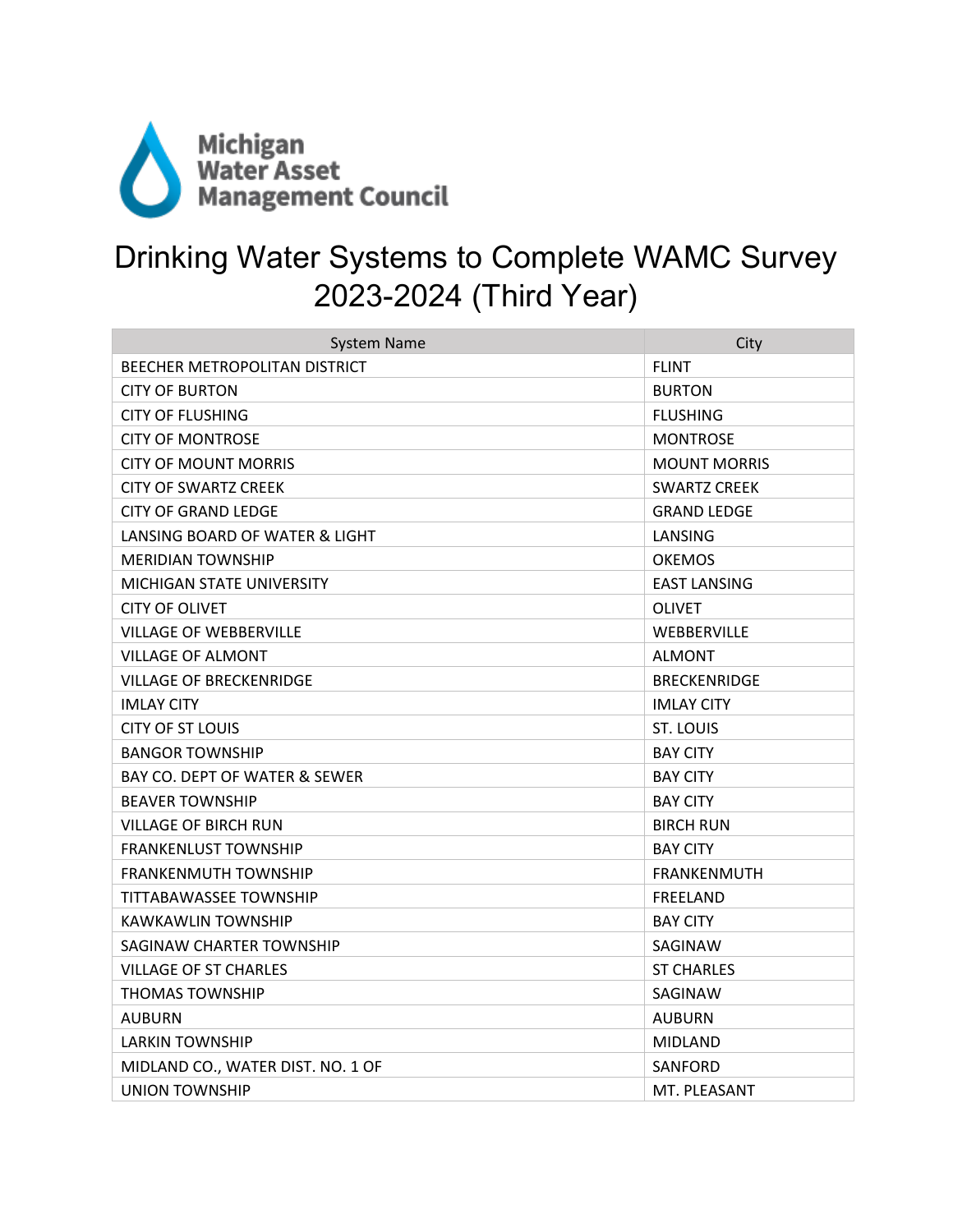| <b>BAD AXE</b>                         | <b>BAD AXE</b>            |
|----------------------------------------|---------------------------|
| <b>CITY OF CARO</b>                    | <b>CARO</b>               |
| <b>CASEVILLE TOWNSHIP</b>              | <b>CASEVILLE</b>          |
| <b>CITY OF CROSWELL</b>                | <b>CROSWELL</b>           |
| <b>VILLAGE OF MILLINGTON</b>           | <b>MILLINGTON</b>         |
| PORT HOPE-GORE-RUBICON U.A.            | PORT HOPE                 |
| <b>CITY OF VASSAR</b>                  | <b>VASSAR</b>             |
| <b>BROOKLYN</b>                        | <b>BROOKLYN</b>           |
| <b>CLINTON</b>                         | <b>CLINTON</b>            |
| <b>GRASS LAKE</b>                      | <b>GRASS LAKE</b>         |
| <b>HUDSON</b>                          | <b>HUDSON</b>             |
| <b>LEONI TOWNSHIP</b>                  | <b>MICHIGAN CENTER</b>    |
| <b>MADISON TOWNSHIP</b>                | ADRIAN                    |
| <b>SPRING ARBOR TOWNSHIP</b>           | <b>SPRING ARBOR</b>       |
| <b>SPSM</b>                            | <b>JACKSON</b>            |
| <b>ASH TOWNSHIP</b>                    | <b>CARLETON</b>           |
| <b>BERLIN TOWNSHIP</b>                 | <b>NEWPORT</b>            |
| <b>CHELSEA</b>                         | <b>CHELSEA</b>            |
| <b>DUNDEE</b>                          | <b>DUNDEE</b>             |
| <b>PETERSBURG</b>                      | <b>PETERSBURG</b>         |
| PITTSFIELD TOWNSHIP                    | ANN ARBOR                 |
| <b>READING</b>                         | READING                   |
| <b>SALINE</b>                          | <b>SALINE</b>             |
| <b>SCIO TOWNSHIP</b>                   | <b>ANN ARBOR</b>          |
| YPSILANTI COMMUNITY UTILITY AUTHORITY  | YPSILANTI                 |
| <b>NORTHFIELD ESTATES</b>              | <b>OAKBROOK</b>           |
| NORTHVILLE CROSSING                    | SOUTHFIELD                |
| MHOG SEWER & WATER AUTHORITY           | <b>BRIGHTON</b>           |
| <b>VILLAGE OF PINCKNEY</b>             | <b>PINCKNEY</b>           |
| <b>SYLVAN GLEN ESTATES</b>             | <b>BRIGHTON</b>           |
| <b>WOODLAND RIDGE</b>                  | <b>BIRMINGHAM</b>         |
| <b>CIDERMILL CROSSINGS</b>             | <b>SOUTHFIELD</b>         |
| <b>ALLEN PARK</b>                      | <b>ALLEN PARK</b>         |
| <b>BELLEVILLE</b>                      | <b>BELLEVILLE</b>         |
| <b>DEARBORN</b>                        | <b>DEARBORN</b>           |
|                                        |                           |
| DETROIT METROPOLITAN WAYNE CO. AIRPORT | <b>DETROIT</b>            |
| <b>GARDEN CITY</b>                     | <b>GARDEN CITY</b>        |
| <b>CITY OF GROSSE POINTE</b>           | <b>GROSSE POINTE</b>      |
| <b>GROSSE POINTE PARK</b>              | <b>GROSSE POINTE PARK</b> |
| <b>HIGHLAND PARK</b>                   | <b>HIGHLAND PARK</b>      |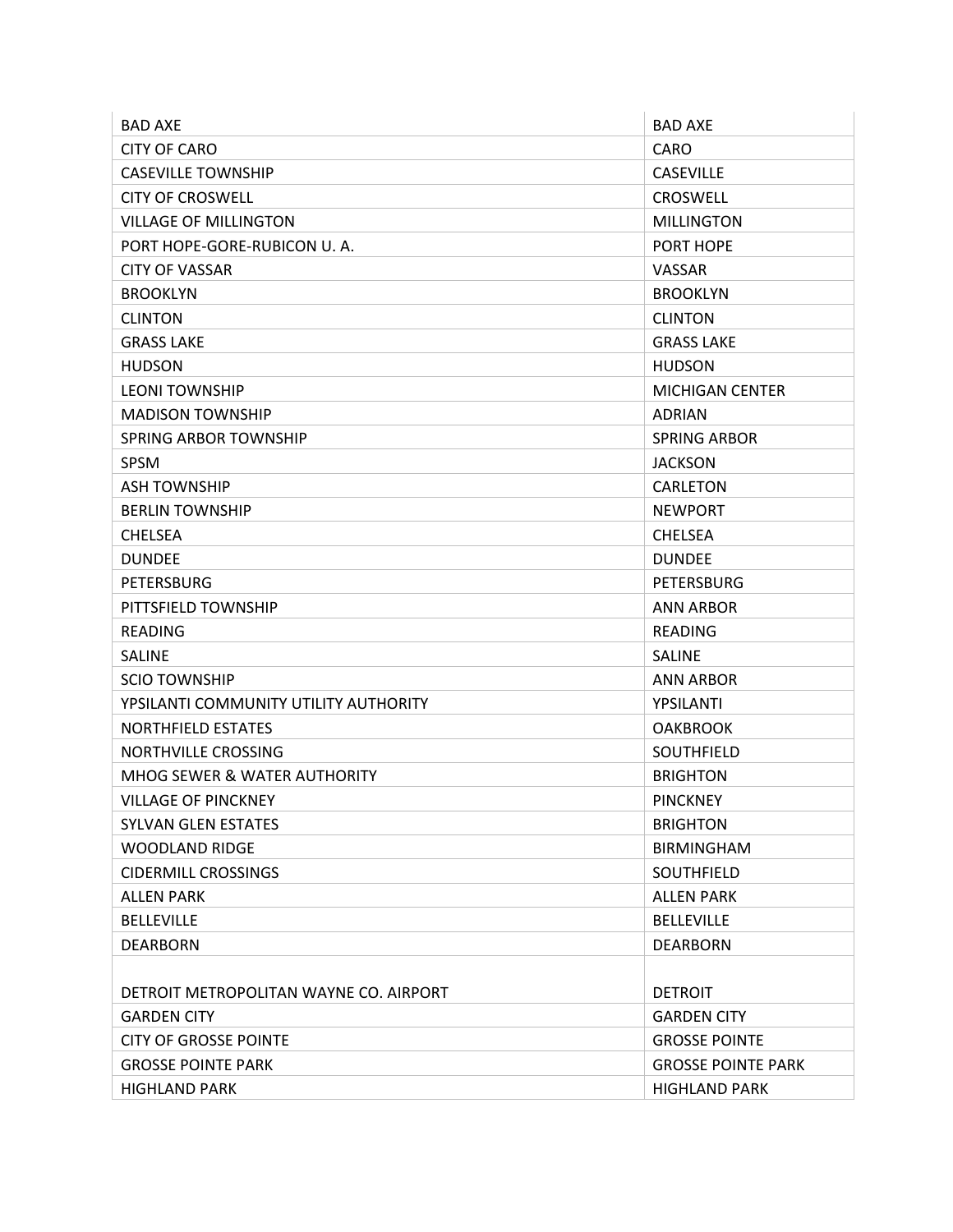| <b>INKSTER</b>                 | <b>INKSTER</b>           |
|--------------------------------|--------------------------|
| LINCOLN PARK                   | LINCOLN PARK             |
| MELVINDALE                     | MELVINDALE               |
| <b>TAYLOR</b>                  | <b>TAYLOR</b>            |
| VAN BUREN TOWNSHIP             | VAN BUREN TOWNSHIP       |
| <b>CITY OF CENTER LINE</b>     | <b>CENTER LINE</b>       |
| CLINTON TOWNSHIP               | <b>CLINTON TOWNSHIP</b>  |
| <b>COTTRELLVILLE TOWNSHIP</b>  | <b>COTTRELLVILLE</b>     |
| <b>FORT GRATIOT TOWNSHIP</b>   | <b>FORT GRATIOT</b>      |
| <b>HARRISON TOWNSHIP</b>       | <b>HARRISON TOWNSHIP</b> |
| KIMBALL TOWNSHIP               | KIMBALL                  |
| <b>VILLAGE OF NEW HAVEN</b>    | <b>NEW HAVEN</b>         |
| <b>CITY OF RICHMOND</b>        | <b>RICHMOND</b>          |
| CITY OF STERLING HEIGHTS       | <b>STERLING HEIGHTS</b>  |
| <b>CITY OF WARREN</b>          | <b>WARREN</b>            |
| <b>BLOOMFIELD TOWNSHIP</b>     | <b>BLOOMFIELD HILLS</b>  |
| <b>CLAWSON</b>                 | <b>CLAWSON</b>           |
| DEERWOOD SUBDIVISION           | INDEPENDENCE TOWNSHIP    |
| <b>VILLAGE OF LAKE ORION</b>   | <b>LAKE ORION</b>        |
| <b>CITY OF NOVI</b>            | <b>NOVI</b>              |
| SOUTHEAST OAKLAND TOWNSHIP     | WATERFORD                |
| SOUTHWEST OAKLAND TOWNSHIP     | <b>WATERFORD</b>         |
| <b>ORION TOWNSHIP</b>          | LAKE ORION               |
| OXFORD TOWNSHIP                | WATERFORD                |
| PLEASANT RIDGE                 | ROYAL OAK                |
| <b>PONTIAC</b>                 | <b>WATERFORD</b>         |
| <b>ROCHESTER</b>               | <b>ROCHESTER</b>         |
| ROYAL OAK TOWNSHIP             | <b>WATERFORD</b>         |
| <b>SOUTHFIELD</b>              | <b>SOUTHFIELD</b>        |
| <b>CITY OF WIXOM</b>           | <b>WIXOM</b>             |
| SPRINGS/PORTSMOUTH APARTMENTS  | <b>MILFORD</b>           |
| <b>CEDARBROOK ESTATES</b>      | <b>FARMINGTON HILLS</b>  |
| CHILDS LAKE ESTATES MHC        | <b>MILFORD</b>           |
| <b>CLARKSTON LAKE ESTATES</b>  | <b>FARMINGTON HILLS</b>  |
| <b>HIGHLAND GREENS ESTATES</b> | <b>HIGHLAND</b>          |
| OAK HILL ESTATES MHC           | <b>FARMINGTON HILLS</b>  |
| <b>SPRINGROVE MHC</b>          | <b>BIRMINGHAM</b>        |
| ORION LAKE ESTATES MHC         | <b>OREM</b>              |
| SASHABAW MEADOWS MHP           | <b>OREM</b>              |
| MEADOW LAKE ESTATES MHC        | SOUTHFIELD               |
| <b>COLDWATER</b>               | <b>COLDWATER</b>         |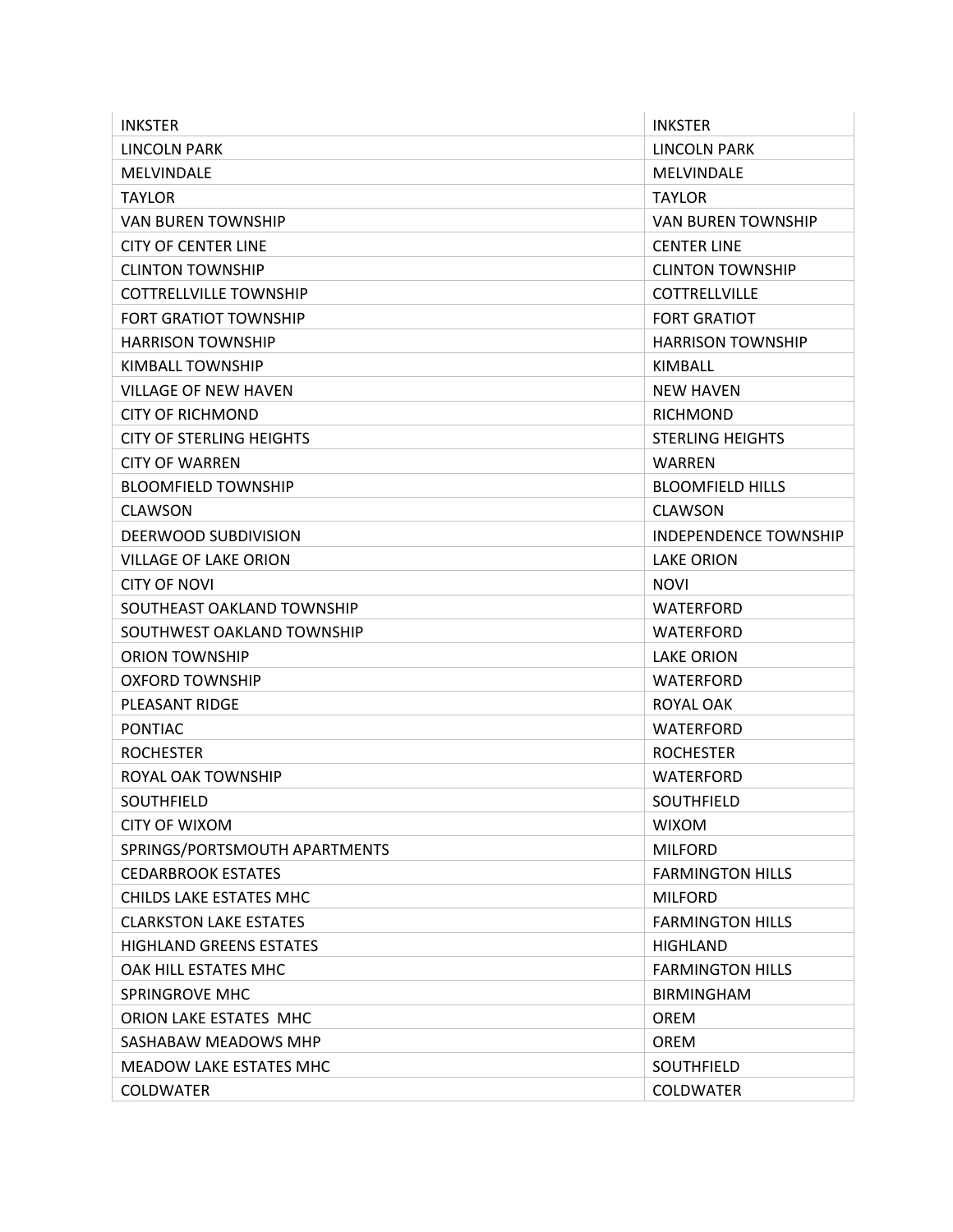| <b>GALESBURG</b>                        | <b>GALESBURG</b>       |
|-----------------------------------------|------------------------|
| <b>HASTINGS</b>                         | <b>HASTINGS</b>        |
| <b>MIDDLEVILLE</b>                      | <b>MIDDLEVILLE</b>     |
| PORTAGE                                 | <b>PORTAGE</b>         |
| <b>QUINCY</b>                           | <b>QUINCY</b>          |
| ALLEGAN                                 | ALLEGAN                |
| <b>FENNVILLE</b>                        | <b>FENNVILLE</b>       |
| <b>LAKE DOSTER</b>                      | PLAINWELL              |
| <b>HARTFORD</b>                         | <b>HARTFORD</b>        |
|                                         |                        |
| KALAMAZOO LAKE SEWER & WATER AUTHORITY  | <b>SAUGATUCK</b>       |
| LAWRENCE                                | LAWRENCE               |
| <b>OTSEGO</b>                           | <b>OTSEGO</b>          |
| WAYLAND                                 | WAYLAND                |
| <b>ANDREWS UNIVERSITY</b>               | <b>BERRIEN SPRINGS</b> |
| <b>BERRIEN SPRINGS</b>                  | <b>BERRIEN SPRINGS</b> |
| <b>BUCHANAN</b>                         | <b>BUCHANAN</b>        |
| <b>CHIKAMING TOWNSHIP</b>               | <b>HARBERT</b>         |
| <b>NILES</b>                            | <b>NILES</b>           |
| <b>COLON</b>                            | <b>COLON</b>           |
| <b>CONSTANTINE</b>                      | <b>CONSTANTINE</b>     |
| <b>EMMETT TOWNSHIP</b>                  | <b>BATTLE CREEK</b>    |
| <b>GLEN OAKS COMMUNITY COLLEGE DORM</b> | <b>CENTREVILLE</b>     |
| <b>HOMER</b>                            | <b>HOMER</b>           |
| <b>LOCKPORT TOWNSHIP</b>                | <b>CENTREVILLE</b>     |
| <b>MARCELLUS</b>                        | <b>MARCELLUS</b>       |
| <b>CASS COUNTY WATER SYSTEM</b>         | <b>DOWAGIAC</b>        |
| SPRINGFIELD                             | SPRINGFIELD            |
| <b>STURGIS</b>                          | <b>STURGIS</b>         |
| <b>BIG RAPIDS</b>                       | <b>BIG RAPIDS</b>      |
| <b>FERRYSBURG</b>                       | <b>FERRYSBURG</b>      |
| <b>FREMONT</b>                          | <b>FREMONT</b>         |
| <b>GRAND HAVEN</b>                      | <b>GRAND HAVEN</b>     |
| <b>HUDSONVILLE</b>                      | <b>HUDSONVILLE</b>     |
| <b>JAMESTOWN TOWNSHIP</b>               | HUDSONVILLE            |
| MUSK CO NORTHSIDE WATER SYSTEM          | <b>MUSKEGON</b>        |
| PARK TOWNSHIP (HBPW SERVICE AREA)       | <b>HOLLAND</b>         |
| ROOSEVELT PARK                          | <b>ROOSEVELT PARK</b>  |
| <b>SHELBY</b>                           | <b>SHELBY</b>          |
| WHITE CLOUD                             | WHITE CLOUD            |
| WHITEHALL                               | WHITEHALL              |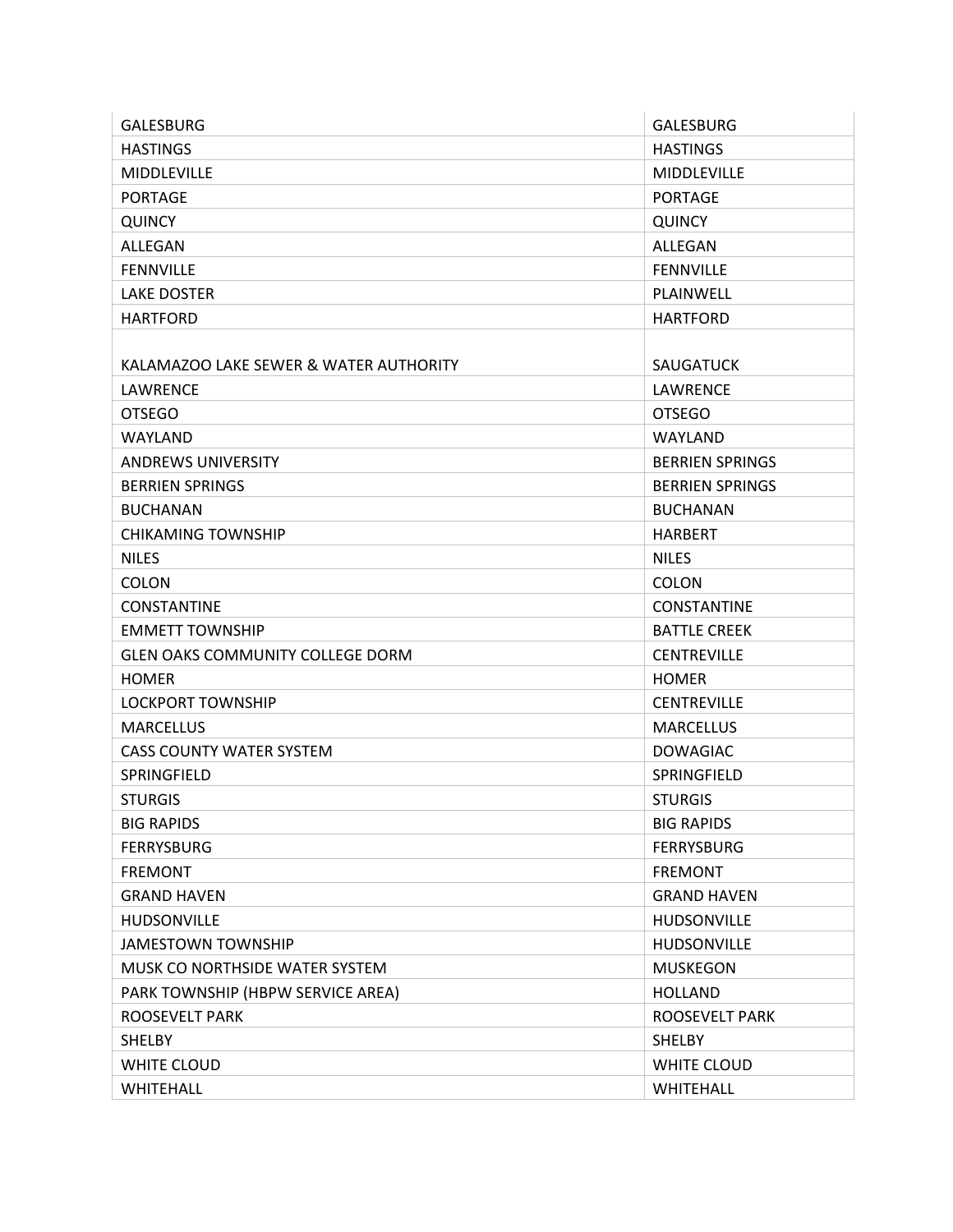| <b>EAST GRAND RAPIDS</b>            | <b>EAST GRAND RAPIDS</b> |
|-------------------------------------|--------------------------|
| <b>EDMORE</b>                       | <b>EDMORE</b>            |
| <b>GREENVILLE</b>                   | <b>GREENVILLE</b>        |
| <b>HOWARD CITY</b>                  | <b>HOWARD CITY</b>       |
| LAKEVIEW                            | LAKEVIEW                 |
| <b>PORTLAND</b>                     | <b>PORTLAND</b>          |
| <b>ROCKFORD</b>                     | <b>ROCKFORD</b>          |
| APPLE CARR VILLAGE                  | <b>MUSKEGON</b>          |
| <b>ARLINGTON WOODS</b>              | <b>MUSKEGON</b>          |
| <b>EGELCRAFT MOBILE HOME PARK</b>   | <b>SOUTHFIELD</b>        |
| <b>WEST OLIVE ESTATES</b>           | <b>WEST OLIVE</b>        |
| <b>CITY OF CADILLAC</b>             | CADILLAC                 |
| <b>CITY OF EVART</b>                | <b>EVART</b>             |
| <b>CITY OF MANISTEE</b>             | <b>MANISTEE</b>          |
| <b>WEBBER TOWNSHIP</b>              | <b>BALDWIN</b>           |
| <b>BIRCHWOOD FARMS</b>              | <b>HARBOR SPRINGS</b>    |
| LITTLE TRAVERSE TOWNSHIP            | <b>HARBOR SPRINGS</b>    |
| <b>BLAIR TOWNSHIP</b>               | <b>GRAWN</b>             |
| PENINSULA TOWNSHIP                  | <b>TRAVERSE CITY</b>     |
| HOMESTEAD/CRYSTAL RIVER WATER CO    | <b>GLEN ARBOR</b>        |
| KINGS COURT MOBILE HOME PARK        | <b>TRAVERSE CITY</b>     |
| SHANTY CREEK - WATARS ASSOCIATION   | <b>BELLAIRE</b>          |
| OSCEOLA TOWNSHIP                    | DOLLAR BAY               |
| <b>IRON RIVER</b>                   | <b>IRON RIVER</b>        |
| MICHIGAN-AMERICAN WATER CO          | <b>CALUMET</b>           |
| WAKEFIELD                           | WAKEFIELD                |
| <b>KISAWYER</b>                     | <b>GWINN</b>             |
| <b>KINROSS TOWNSHIP</b>             | <b>KINCHELOE</b>         |
| NEWBERRY CORRECTIONAL FACILITY      | <b>NEWBERRY</b>          |
| <b>ANN ARBOR</b>                    | <b>ANN ARBOR</b>         |
| <b>CITY OF HARBOR BEACH</b>         | <b>HARBOR BEACH</b>      |
| <b>IRA TOWNSHIP</b>                 | <b>FAIR HAVEN</b>        |
| <b>CITY OF MARYSVILLE</b>           | <b>MARYSVILLE</b>        |
| <b>CITY OF NEW BALTIMORE</b>        | <b>NEW BALTIMORE</b>     |
| <b>CITY OF ST. CLAIR</b>            | <b>ST. CLAIR</b>         |
| ST. CLAIR WATER AND SEWER AUTHORITY | <b>EAST CHINA</b>        |
| <b>GENESEE COUNTY WATER SYSTEM</b>  | <b>FLINT</b>             |
| <b>GLADSTONE</b>                    | <b>GLADSTONE</b>         |
| <b>MARQUETTE</b>                    | <b>MARQUETTE</b>         |
| SIMS-WHITNEY UTILITIES AUTH.        | <b>TAWAS CITY</b>        |
| <b>ADRIAN</b>                       | <b>ADRIAN</b>            |